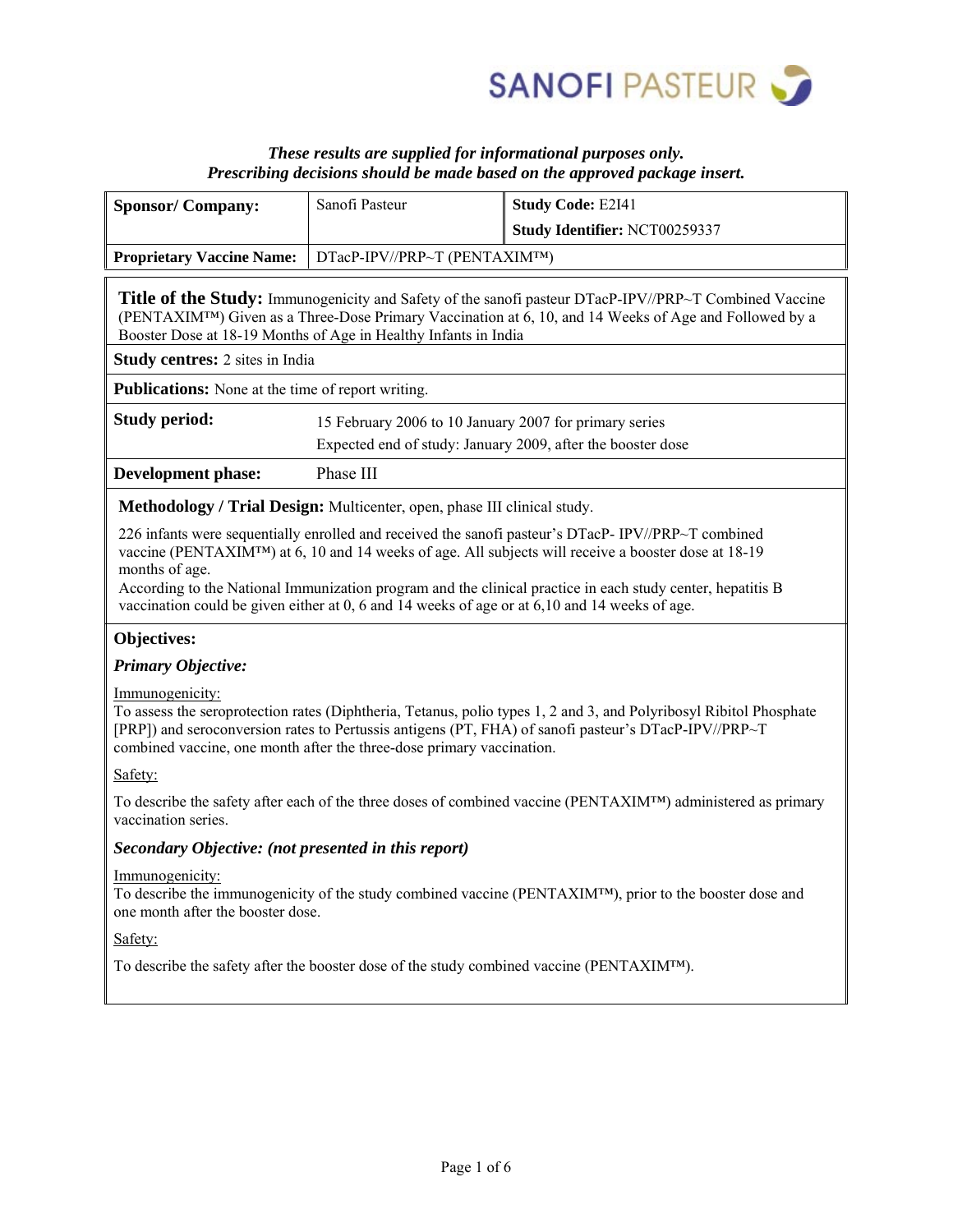## **Endpoints:**

### *Immunogenicity:*

## **One month after the third dose of study combined vaccine (Visit 4)**

- individual antibodies titers : all antibodies;
- anti-Diphtheria antibody titers  $\geq 0.01$  IU/mL and  $\geq 0.1$  IU/mL (seroneutralization)
- anti-Tetanus antibody titers  $\geq 0.01$  IU/mL and  $\geq 0.1$  IU/mL (ELISA)
- anti-Polio 1, 2 and 3 antibody titers  $\geq 8$  (1/dil) (seroneutralization)
- anti-PRP antibody titer  $\geq 0.15$  ug/mL and  $\geq 1.0$  ug/mL (Farr type RIA)
- anti-PT and anti-FHA antibody titers (EU/mL)  $\geq$  4-fold increase and  $\geq$  2-fold increase (ELISA)
- anti-PT and anti-FHA antibody titers  $\geq$  5 EU/mL,  $\geq$  10 EU/mL and  $\geq$  25 EU/mL (ELISA)
- individual antibody titer ratios\* of all antibodies.

## **Before (Visit 5) and after (Visit 6) the booster dose of the study combined vaccine**

- individual antibodies titers : all antibodies;
- anti-Diphtheria antibody titers  $\geq 0.01$  IU/mL and  $\geq 0.1$  IU/mL (seroneutralization)
- anti-Tetanus antibody titers  $\geq 0.01$  IU/mL and  $\geq 0.1$  IU/mL (ELISA)
- anti-Polio 1, 2 and 3 antibody titers  $\geq 8$  (1/dil) (seroneutralization)
- anti-PT and anti-FHA antibody titers  $\geq$  5 EU/mL,  $\geq$  10 EU/mL and  $\geq$  25 EU/mL (ELISA)

## **One month after the booster dose of the study combined vaccine (Visit 6)**

- anti-PT and anti-FHA antibody titers (EU/mL)  $\geq$  4-fold increase and  $\geq$  2-fold increase (ELISA)
- individual titers ratios\* of all antibodies

*\*Individual titer ratio: post-primary vaccination / pre-primary vaccination and post-booster dose /pre-booster dose*

#### *Safety:*

- Occurrence, time to onset, duration, severity and seriousness of any solicited local reaction (tenderness, erythema, swelling) / systemic (Fever, vomiting, abnormal crying, drowsiness, appetite lost, irritability) adverse event (AE), within 8 days (D0-D7) after each vaccine injection
- Occurrence, nature (MedDRA preferred term), time to onset, duration, severity, relationship to vaccination, and seriousness of any unsolicited systemic and injection site AE between D0 and the next study visit after each vaccine injection,
- Occurrence, nature, time to onset, duration, severity, and relationship to vaccination of any serious AE (SAE) throughout the trial

Safety of Sanofi Pasteur's DTacP-IPV//PRP~T combined vaccine will be evaluated for each subject after the booster injection using the same criteria.

#### **Sample size** (Number of Subjects):

226 eligible subjects were to be enrolled to ensure a total of 180 evaluable subjects

|                                         | Total |       |
|-----------------------------------------|-------|-------|
|                                         | n     | $\%N$ |
| Planned                                 | 226   | 100%  |
| N included                              | 226   | 100%  |
| N completed                             | 216   | 95.6% |
| Immunogenicity Analysis Set Post-dose 3 | 213   | 94.2% |
| N Full Analysis Set                     | 226   | 100%  |
| N Safety Analysis Set                   | 226   | 100%  |
|                                         |       |       |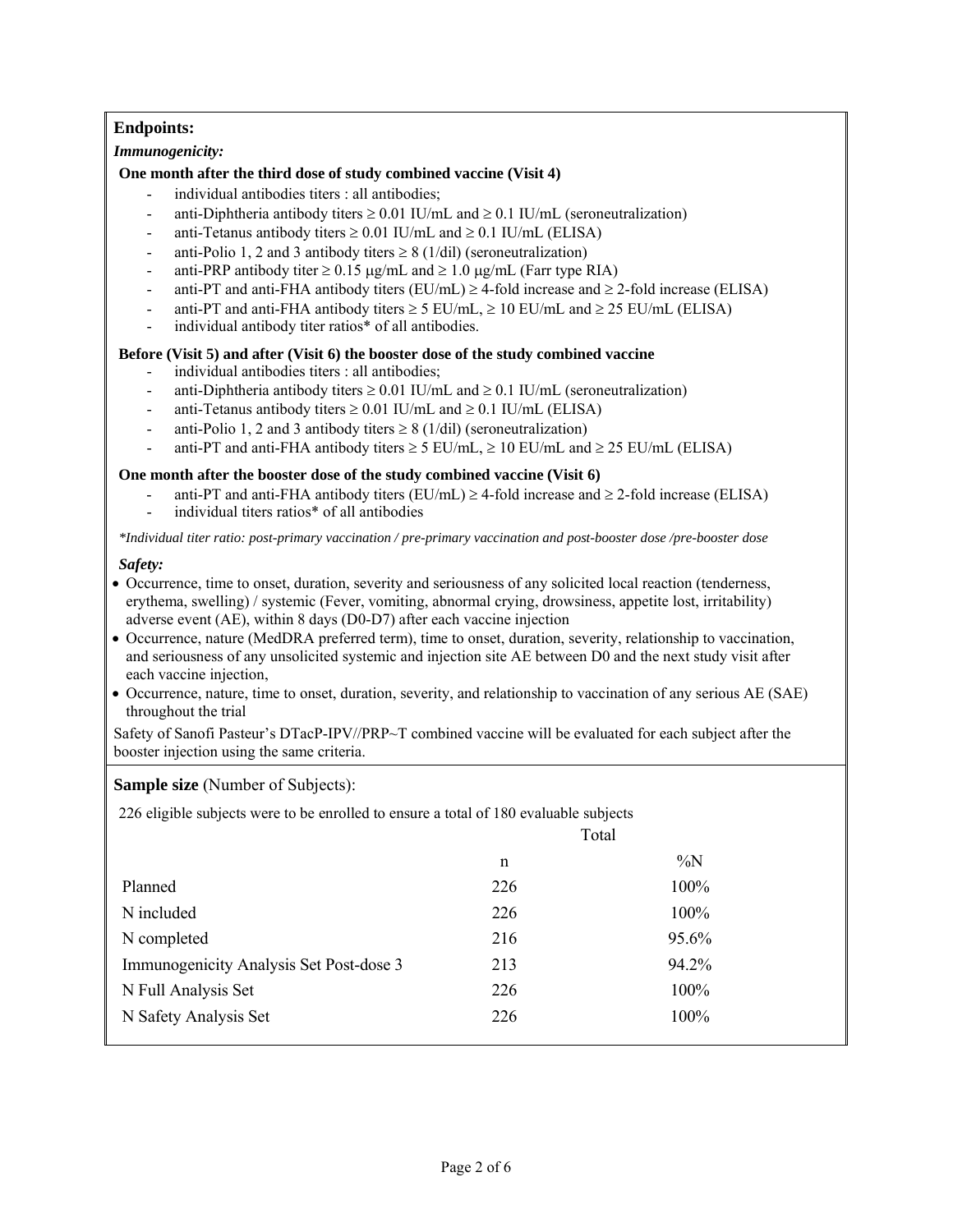## **Schedules of Vaccination and Specimen Collection:**

A total of four visits and 2 blood samples (BL) were performed in all infants for the three-dose primary vaccination followed by two visits and 2 BL for the booster vaccination.

Subjects received sanofi pasteur's DTacP-IPV// PRP~T combined vaccine (PENTAXIM™) at 6, 10 and 14 weeks of age.

Subjects will receive the booster dose of sanofi pasteur's DTacP-IPV// PRP~T combined vaccine (PENTAXIM™) at 18-19 months of age (Visit 5) even if oral poliovirus (OPV) is previously given as part of the National Immunization Days campaign between Visit 4 and Visit 5.

According to the National Immunization program and the clinical practice in each study center, hepatitis B (HB) vaccination could be given either at 0, 6 and 14 weeks of age or at 6, 10 and 14 weeks of age.

A maximum volume of 4 mL of blood was taken:

- Just before the first dose (BL01-Visit 1)
- One month after the third dose (BL02-Visit 4)

A maximum volume of 4 ml of blood remains to be taken:

- Just before the booster dose (BL03-Visit 5), and
- One month after the booster dose (BL04-Visit 6) of combined vaccine.

## **Duration of Participation in the Trial:**

The expected total duration of follow-up (first visit to last visit) for a subject is of approximately 19 months.

## **Product Under Investigation:**

DTacP-IPV//PRP~T combined vaccine (PENTAXIM™) manufactured by sanofi pasteur

## **Form/Dose/Route:**

Freeze-dried PRP~T reconstituted with the injectable suspension of DTacP-IPV/0.5mL/ Intramuscular (IM) into the right anterolateral aspect of the thigh

**Batch number:** Z2044-01

**Control Product:** Not applicable

#### **Other Product(s):**

Recombinant HB vaccine (EUVAX B™) manufactured by LG Life Sciences used routinely by the centre(s)

#### **Form/Dose/Route:**

Liquid/0.5 mL per dose/ IM injection into the left anterolateral aspect of the thigh

**Batch number:** Commercial batch No. UVA05005

#### **Statistical methods**

The study was descriptive and therefore usual descriptive statistics (percentages and 95% confidence intervals) were used to assess immunogenicity endpoints.

#### *Sample size:*

The statistical analysis was descriptive and therefore, the sample size calculation was not based on any hypothesis testing.

Nevertheless, the sample size was chosen in order to give enough precision to the descriptive results (size of the confidence intervals) and to allow a non-inferential comparison with historical results.

No historical clinical data were available with PENTAXIM™ given at 6, 10 and 14 weeks of age. One study (E2I03294) was carried out with PENTAXIM™ in France, using the 2, 3, 4 months of age schedule. Results of this study are presented in the table below.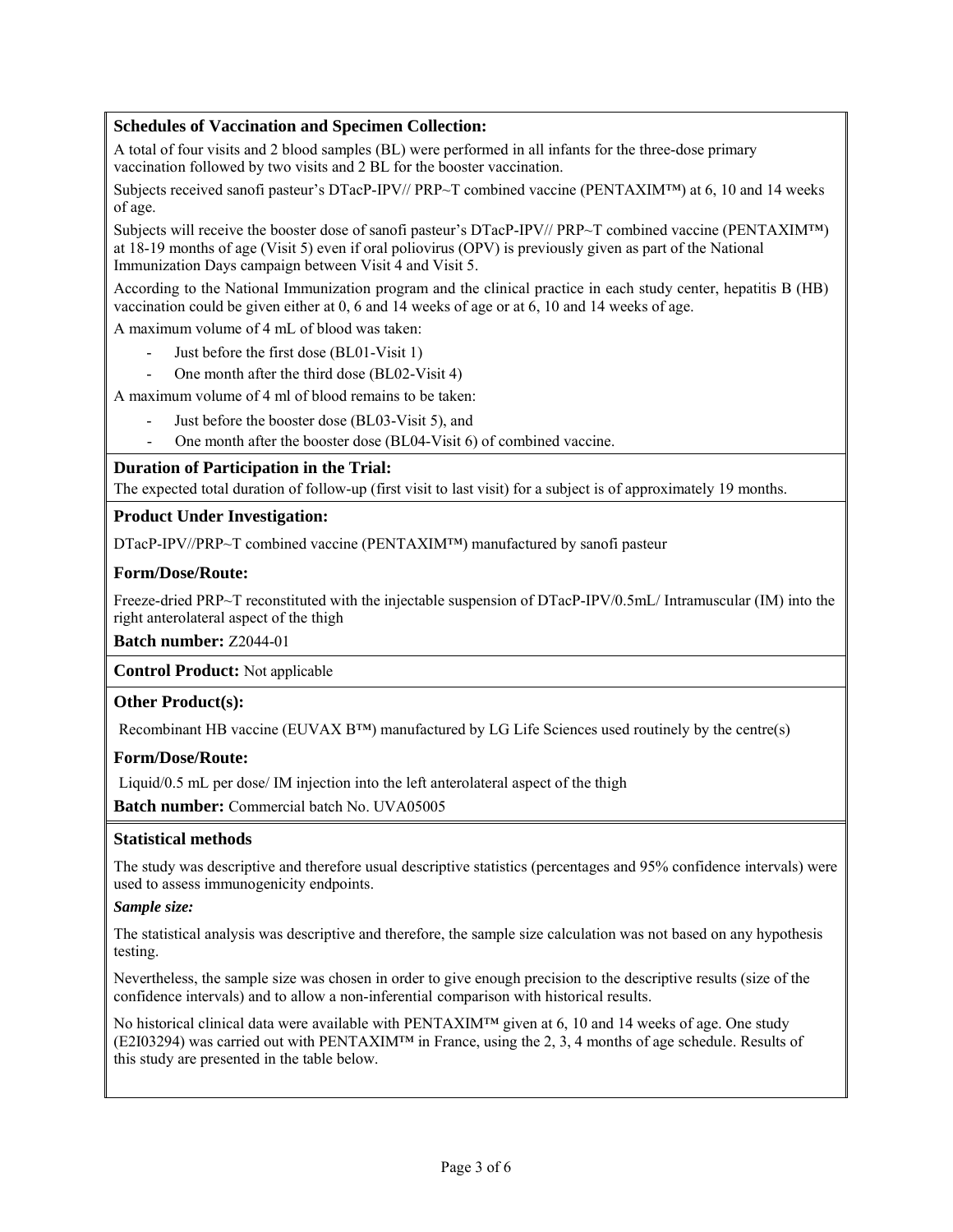| Evaluation Criteria:                  | Rate observed in study E2I03294<br>(group 2-3-4; $[95\%$ CI] |  |
|---------------------------------------|--------------------------------------------------------------|--|
| Anti-Diphtheria $\geq 0.01$ IU/mL     | 100% [95.9 ;100]                                             |  |
| Anti-Tetanus $>0.01$ IU/mL            | 100% [95.9 ;100]                                             |  |
| Anti- $PT > 4$ -fold increase $EU/mL$ | 89.6% [81.7 ; 94.9]                                          |  |
| Anti-FHA $>4$ -fold increase EU/mL    | 89.5% [81.5 ; 94.8]                                          |  |
| Anti-Polio $1 \ge 8$ (1/dil)          | 97.0% [91.5 ; 99.4]                                          |  |
| Anti-Polio $2 \ge 8$ (1/dil)          | $100\%$ [96.4 ; 100]                                         |  |
| Anti-Polio $3 \ge 8$ (1/dil)          | 99.0% [94.6 ; 100]                                           |  |
| Anti-PRP $\geq$ 0.15 µg/mL            | 98.0% [93.0 : 99.8]                                          |  |

In the present study (E2I41), no inferential comparison was done versus results observed in study E2I03294, but they were used as a basis to allow a clinical comparison.

The sample size was set at 226 enrolled subjects to ensure 180 evaluable subjects (25% drop-out rate for several reasons).

## *Analysis of immunogenicity:*

All criteria were described at each time point of available blood samples:

Seroprotection / seroconversion / vaccine response rates were calculated with their 95% confidence intervals (CIs) using the exact binomial method.

GMTs and GMTR were calculated with their 95% CIs using the normal approximation. Reverse cumulative distribution curves (RCDC) were presented.

#### *Analysis of safety:*

Descriptive analysis:

For each safety criteria, the percentage of subjects with the criteria (e.g. with a given symptom) was computed with its 95% CI.

Solicited adverse events occurring between D0 and D7 after each injection were described by daily intensity, time to onset, duration.

Unsolicited events were analyzed by nature (primary System Organ Class and Preferred Term), severity, relationship to vaccination, delay of onset and duration.

MedDRA was used to classify unsolicited adverse experiences and the percentage of subjects with a symptom pertaining to specific Preferred Terms was tabulated. Serious adverse events and discontinuations due to adverse events were described in details.

This clinical and statistical study report was released for the first analysis after completion of the primary vaccination (D0-Visit 1 to D84-Visit 4). This analysis addressed both the immunogenicity and safety evaluation criteria (primary and secondary) after the three doses of the primary vaccination.

A second and final analysis will be performed for the booster phase study.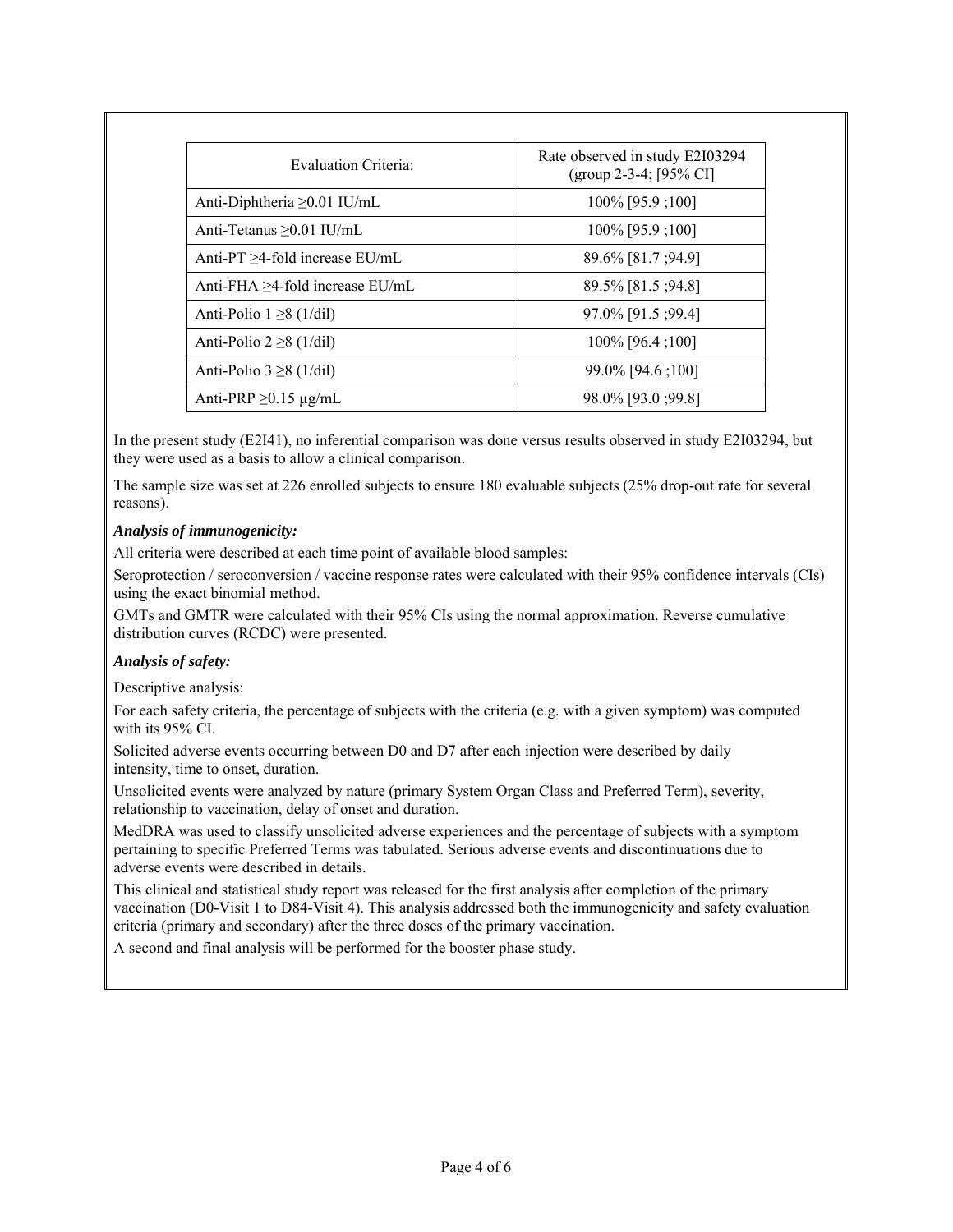## **Results summary:**

This interim report presents completed data obtained after the three-dose primary vaccination.

Data obtained after the booster dose will be integrated to this report once the booster phase of the study will be completed and analyzed.

## Demography

At visit 1, before the administration of the first dose of the study combined vaccine, there were slightly more male (53.1 %) than female (46.9 %) infants. The mean age ( $\pm$  standard deviation) of the infants at Visit 1 was 45.0  $\pm$ 2.9 days i.e., 6.4 weeks approximately.

Immunogenicity results after Primary Series:

The data presented below are for the Full Analysis Set (FAS).

The immunogenicity (in terms of SP/SC rates) was high for each vaccine antigen, and similar to the immunogenicity observed in Europe (historical control). After the third dose, anti-PRP  $\geq 0.15$  µg/mL was observed in 98.6% of subjects and anti-PRP  $\geq 1.0$  µg/mL in 90.0% (95%CI 85.2%; 93.7%) of subjects. The seroprotection rate for anti- Diphtheria ( $\geq 0.01$  IU/mL) and for anti-Tetanus ( $\geq 0.01$  IU/mL) was of 99.1% and 100% respectively whereas for anti-Polio types 1, 2 and 3 ( $\geq 8$  [1/dil]) was 100%, 99.1% and 100% respectively. Seroconversion or vaccine response rate to pertussis antigens: 4-fold increase in antibody titers from pre- to post-vaccination was 93.7% and 85.7% for PT and FHA respectively, and 2-fold increase was 97.1% and 92.4%, respectively.

Anti-PRP  $\mu$ g/mL GMT increased from 0.11  $\mu$ g/mL (before the first injection) to 4.17  $\mu$ g/mL (after the third injection). Anti-Polio GMTs (1/dil) increased from 18.1 (1/dil) to 440.5 (1/dil), from 20.4 (1/dil) to 458.9 (1/dil), and from 9.9 (1/dil) to 1510.7 (1/dil) for types 1, 2 and 3 respectively. After the third injection, GMTs also increased for PT and FHA vaccine antigens. Indeed, anti-PT and anti-FHA GMTs (EU/mL) increased from 4.9 EU/mL to 321.1 EU/mL and from 5.1 EU/mL to 91.9 EU/mL, respectively.

## **Safety and Reactogenicity Results after Primary Series:**

In terms of solicited adverse reactions or events, sanofi pasteur's DTacP-IPV//PRP~T combined vaccine showed a low reactogenicity when given at 6, 10, and 14 weeks of age with concomitantly with hepatitis B vaccine at 6, 10 and 14 weeks of age or at 0, 6 and 14 weeks of age.

Injection site pain was the most common symptom. Indeed, 17.3% of doses given were followed by injection site pain when given with the combined vaccine. Severe pain was observed after 0.3% of doses given (only two injections were followed by a severe pain). The incidence of erythema and swelling was low after any doses given and after each injection. All solicited injection site reactions occurred within 3 days after vaccination (except one case of erythema/redness occurring between day 4 and day 7).

In terms of solicited systemic reactions, 15.3% of doses given were followed by fever and 13.7% of doses were followed by irritability. Drowsiness was reported after 10.2% of doses given with only one case with reported drowsiness as severe. Only two subjects out of 224 had severe fever (≥39.0 °C, axillary temperature).

After the administration of the combined study vaccine, 119 (53.1%) of 224 subjects with documented doses of vaccine administration reported at least one unsolicited AE. Among these 119 subjects, one subject was reported to have one unsolicited symptom assessed by the Investigator as "related" to vaccination (mild rash macular occurring one day after the first injection and lasted for 7 days).

Throughout the study, 11 subjects experienced at least one SAE. No SAEs were reported as related to the vaccination (combined study vaccine or Hepatitis B vaccine). Most of the SAEs were common adverse events or diagnoses observed in infancy (e.g. bronchopneumonia, bronchiolitis, chikungunya or probable chikungunya), and one case of seizure/convulsion (22 days after the third injection). All subjects with an SAE recovered. No cases of hypotonic hyporesponsive episodes were reported during the safety follow-up period defined in the protocol. No dropouts were observed due to serious or non-serious adverse events.